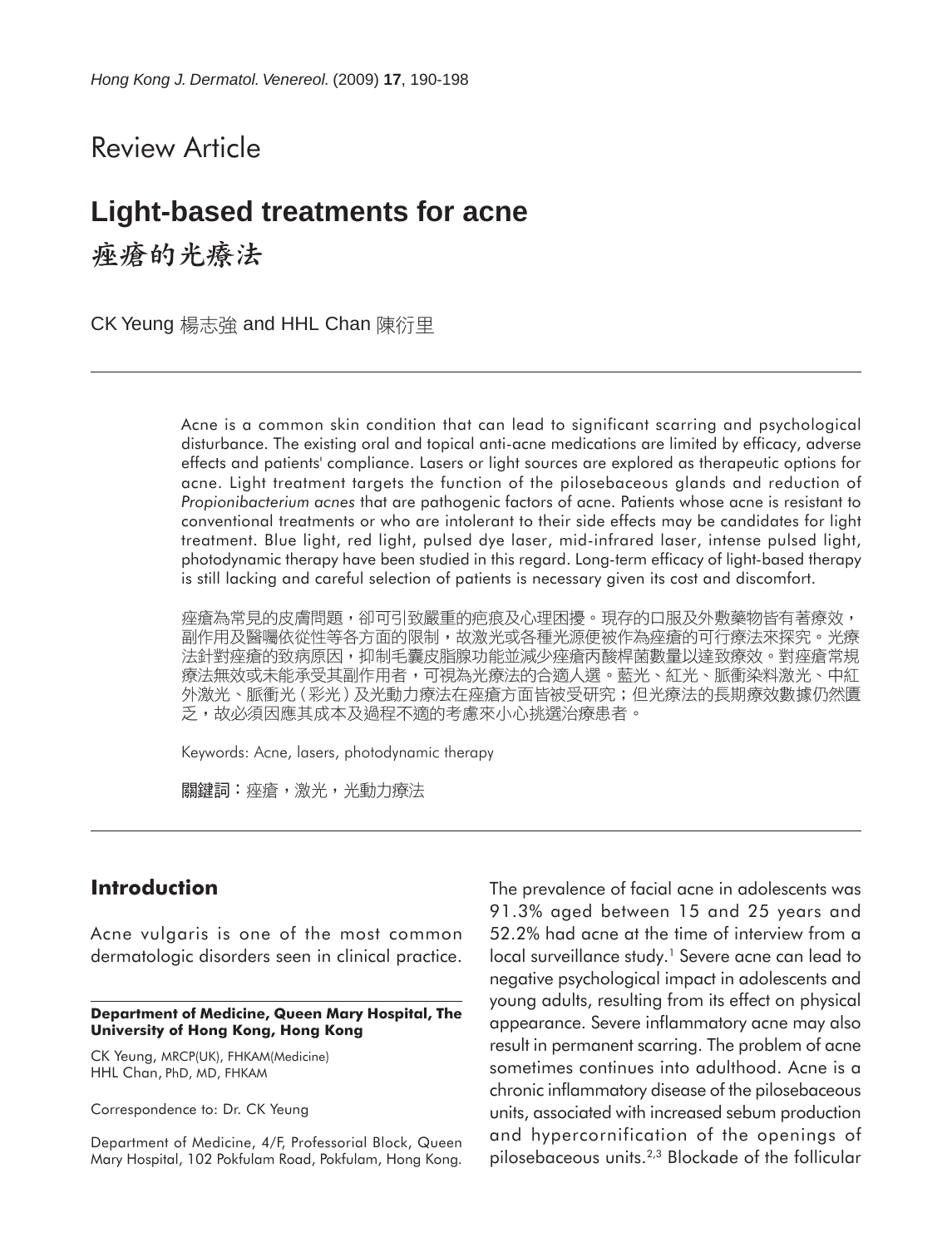openings attract microaerophilic anaerobic bacterium, *Propionibacterium acnes*, that in turn induce follicular inflammatory response.

Medical therapies remain the gold standard of treatment for acne and provide adequate control for most but not all patients. However, their use is limited by adverse effects, slow onset of action, and inadequate long-term efficacy.2 Most topical anti-acne therapy induces varying degree of irritation, dryness and occasional dermatitis. There is an increasing problem of antibiotic resistance of *P acnes* as a result of widespread use of topical and oral antibiotics for inflammatory acne, and this can lead to treatment failure.<sup>3</sup> The compliance of continual daily topical and oral treatment for weeks to months is also questionable. Isotretinoin is well known to be a teratogenic agent and female patients taking isotretinoin are required to adopt stringent contraceptive measures. It also has a number of mucocutaneous side effects such as chelitis and dry eyes. Therefore, alternative therapeutic options that are safe and effective remain to be desired by patients.

It had long been observed that sunlight exposure improves acne in 70% of patients. Previous studies have shown that UV light can improve acne but its use is limited by the carcinogenicity.<sup>3</sup> Lasers are increasingly popular in the past decade for treatment of various dermatoses and aesthetic purpose. A variety of lasers and light sources are now being tested for the treatment of acne. More patients are ready to pay a high cost on optical therapies for acne and acne scars. Blue light, red light, lasers and intense pulsed light (IPL) with photodynamic therapy (PDT) have found a useful niche in the treatment of inflammatory acne.4,5 It is developed to provide patients with safer, effective and more convenient therapeutic option.

## **Mechanisms for treatment**

The targets of light-based therapies are cutaneous P acnes and sebaceous gland.<sup>6,7</sup> These goals can be achieved via the photothermal and photochemical effects of lasers/light sources on selected chromophores in the skin.<sup>8</sup>

#### *Targeting P acnes*

Light destroys *P acnes* by targeting endogenous porphyrins. Irradiation of *P acnes* colonies with blue light leads to bacterial destruction *in vitro*. 3 *P acnes* produces and accumulates porphyrins (mainly protoporphyrin IV and coporphyrin III) that florescence under Wood's lamp or UV photography (Figure 1). Absorption peak of porphyrins occur at 415 nm (the Soret Band) at the near-UV and blue light spectrum and there are small peaks of absorption at 500-700 nm (Figure 2). Excited porphyrin molecules then generate singlet oxygen and free radicals.9 These reactive oxygen species can damage the lipid layers of the bacterial cell wall and so reduce *P acnes* levels in skin. Red light with longer wavelength can penetrate more deeply into the skin but is less effective in activating porphyrins than blue light.<sup>10</sup>

*P acnes* destruction can also be enhanced by the use of a photosensitiser as *P acnes* produces more porphyrins than it normally produce when supplied with an exogenous source of 5-aminolevulinic acid (ALA).7 Photoinactivation of P acnes depends on porphyrin concentration, wavelength of the photons, fluence of light sources, and temperature at which the reaction occurs.<sup>10</sup> The transient reduction in *P acnes* implies the prolonged antiacne effect of PDT relies on factors independent of bacterial density. The strategy of *P acnes* eradication as therapeutic goal requires repeated treatments as the bacterium regenerates rapidly. Combination with topical agents such as topical retinoids should be used to reduce relapse.7

#### *Targeting sebaceous glands*

Suppression of sebaceous gland function is expected to have longer lasting anti-acne effect than *P acnes* reduction. The sebaceous gland can be selectively damaged partially by light energy, resulting in histological reduction of glandular size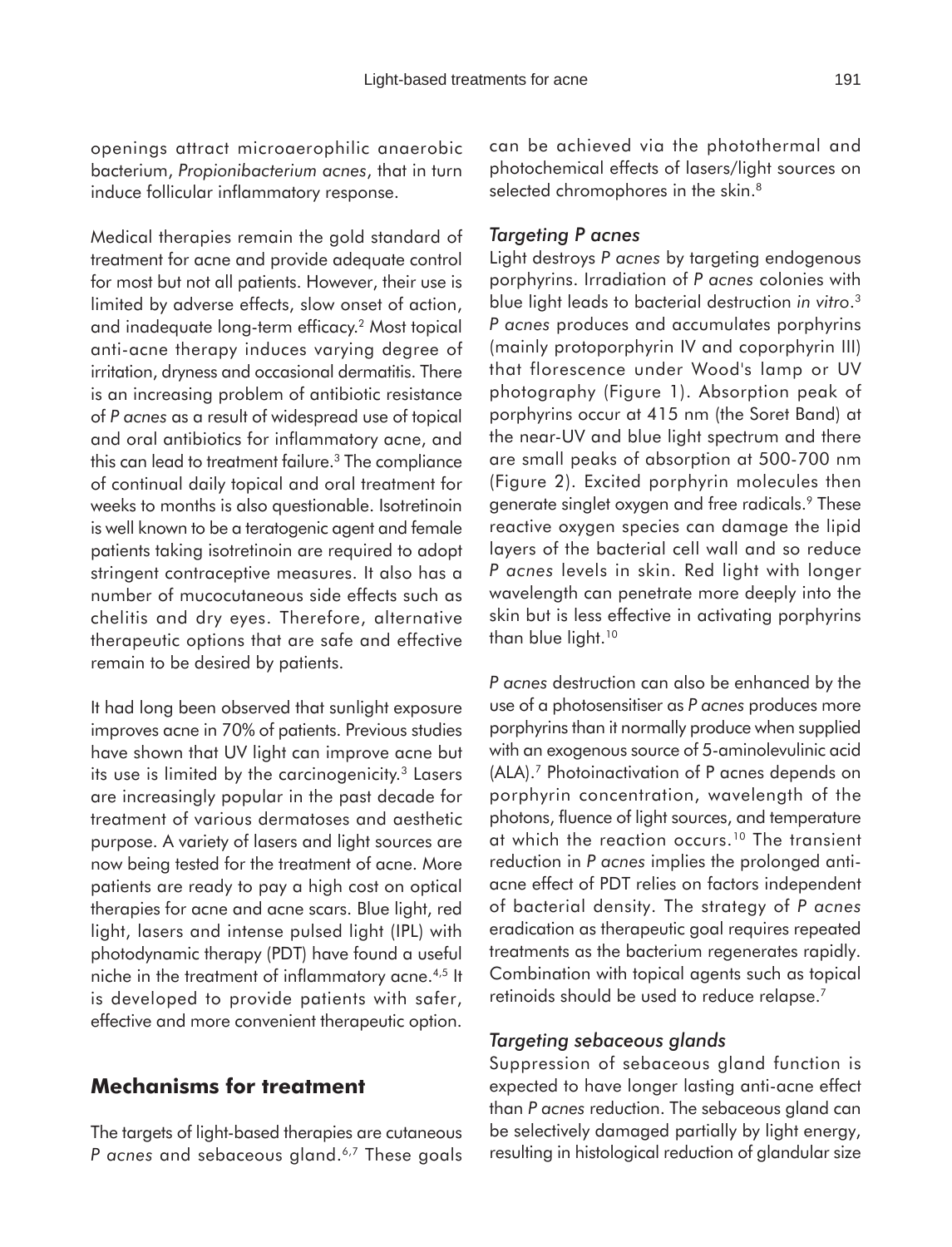

Figure 1. Light absorption spectrum of porphyrins. The Soret Band represents the highest peak of light absorption and thus highest sensitiser activation. Q Bands represent several weaker absorption bands at longer wavelengths.

and disruption of glandular function with decreased sebum production.<sup>11</sup> Whether light sources or lasers achieve the purpose depend on the depth of penetration of light energy, as sebaceous glands are mostly situated in the middermis below 1 mm.<sup>8</sup> As photosensitisers are selectively absorbed and accumulated in the pilosebaceous units, photodynamic therapy (PDT) can target on both the sebaceous units and *P acnes* reduction.

Follicular obstruction may be altered by changing keratinocyte shedding and hyperkeratosis at the level of infra-infundibulum. This may partially explain the efficacy in acne given limited depth of penetration by lasers and the fairly short application time of ALA.8,12 Besides, red light and pulsed dye laser also has anti-inflammatory effect by influencing cytokine release from macrophages that also influence the healing and wound repair.<sup>3</sup>



**Figure 2.** (a) Subject with moderate acne. (b) Fluorescence photography of acne showing numerous orange red punctate fluorescence corresponding to follicles and open comedones.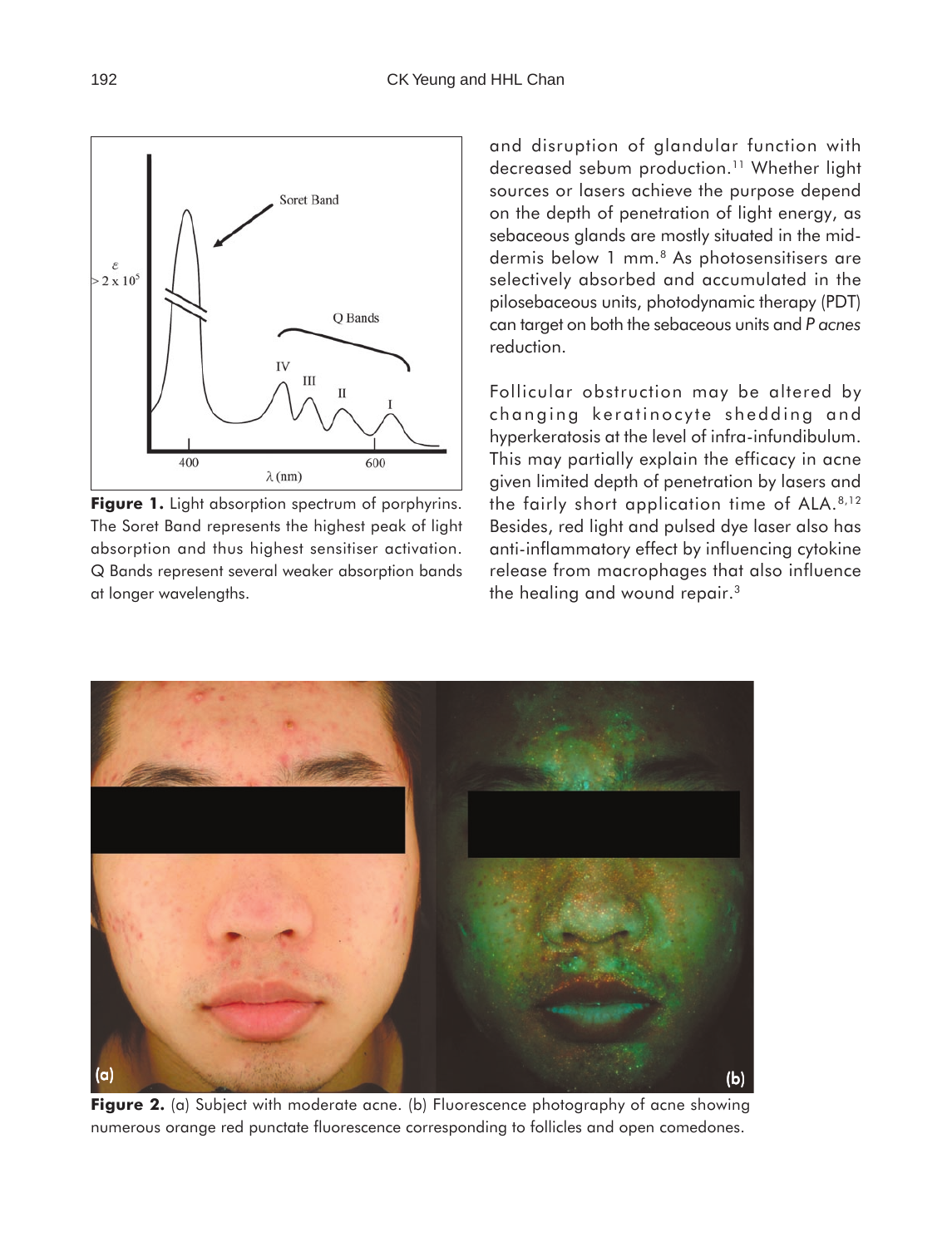# **Selected modalities of light treatments**

#### *Incoherent light sources*

A high-intensity narrow-band, blue light source (405-420 nm) has been developed for mild to moderate inflammatory acne. Treatments often last for 15 minutes twice weekly for 4 weeks. Kawada et al reported 64% reduction in mild to moderate acne in 30 patients on 5 weeks of therapy.13 The effects are largely on inflammatory lesions rather than comedone formation. The blue light source showed clearance of acne comparable to topical 1% clindamycin lotion in one study.14

Blue light covering the Soret Band is more effective in photoactivation of porphyrins, but it is limited by the depth of percutaneous penetration owing to its short wavelength. Red light (635 nm) can penetrate deeply but less effective in photoactivation. Thus, the combined red and blue light seems to be more effective than either light source because of the synergistic antiinflammatory and anti-bacterial actions.3 Papageorgiou et al evaluated 4-week daily treatment with blue light and mixed blue-red light for mild to moderate acne and compared their efficacy with white light and benzyl peroxide 5% cream. At 12 weeks, the mixed blue-red light had the best improvement of 76% compared with blue light, white light or benzyl peroxide alone.<sup>15</sup> The advantages of narrow-band light source are its lower cost, more uniform illumination and larger areas of treatment. The efficacy of blue light is modest and variable with percentage reduction of acne lesions in the range of 30-60% compared to the baseline for inflammatory lesion count.<sup>5,6,9</sup> The relapse rate is high after therapy is discontinued.<sup>8</sup>

#### *Photodynamic therapy*

Photodynamic therapy (PDT) is a photochemical reaction requiring the presence of a photosensitising molecule, photoactivating wavelengths of light and tissue oxygen.<sup>16</sup> The process generates reactive, free radical intermediates that damage the target tissue. For the treatment of acne, topical 5-aminolevulinic acid (ALA) is applied for 0.5 to 3 hours with or without occlusion. Sebaceous glands and hair follicles selectively take up and convert topical ALA into photosensitizing protoporphyrin IX (PpIX), especially in inflamed acne lesions. PpIX can then be activated by appropriate light source.

New derivatives or vehicles of ALA such as methyl aminolevulinate (MAL) have been developed for use in PDT, with the potential benefits of higher lipophilicity and better penetration of the stratum corneum and lesional specificity.17 Liposomes in spray form to encapsulate and carry 5-aminolevulinic acid (ALA) into the epidermis has been studied. Liposomes as vehicles can enhance penetration of ALA and enable a reduction in the concentration of topical 5-ALA by forty folds to 0.5% and so the phototoxicity after the procedure can be drastically reduced.18 Activating light sources, including red, blue, intense pulsed light, pulsed dye laser (PDL), and LED, have been shown to be effective in PDT for acne.<sup>9,16</sup>

Hongcharu et al used 20% ALA cream occluded for 3 hours followed by red light irradiation. Long-term lesion reduction in 22 subjects was demonstrated on the back.11 They showed reduced sebum excretion, decreased follicular fluorescence and sebaceous gland size in skin biopsy as long as 20 weeks after multiple sessions of PDT. Side effects included temporary folliculitis, erythema and hyperpigmentation. Increasing number of clinical trials have demonstrated effectiveness of 50 to 60% acne improvement by ALA- and MAL-PDT, after one to three treatments every 3 to 4 weeks for facial and back acne with improvement up to 20 weeks.5,12,16 Majority of studies showed benefit of PDT over light therapy alone but PDT tends to be more painful than light alone.<sup>19</sup>

The adverse effect of photodynamic therapy is significant if standard regime as for treatment of other dermatoses is used. It may occur during or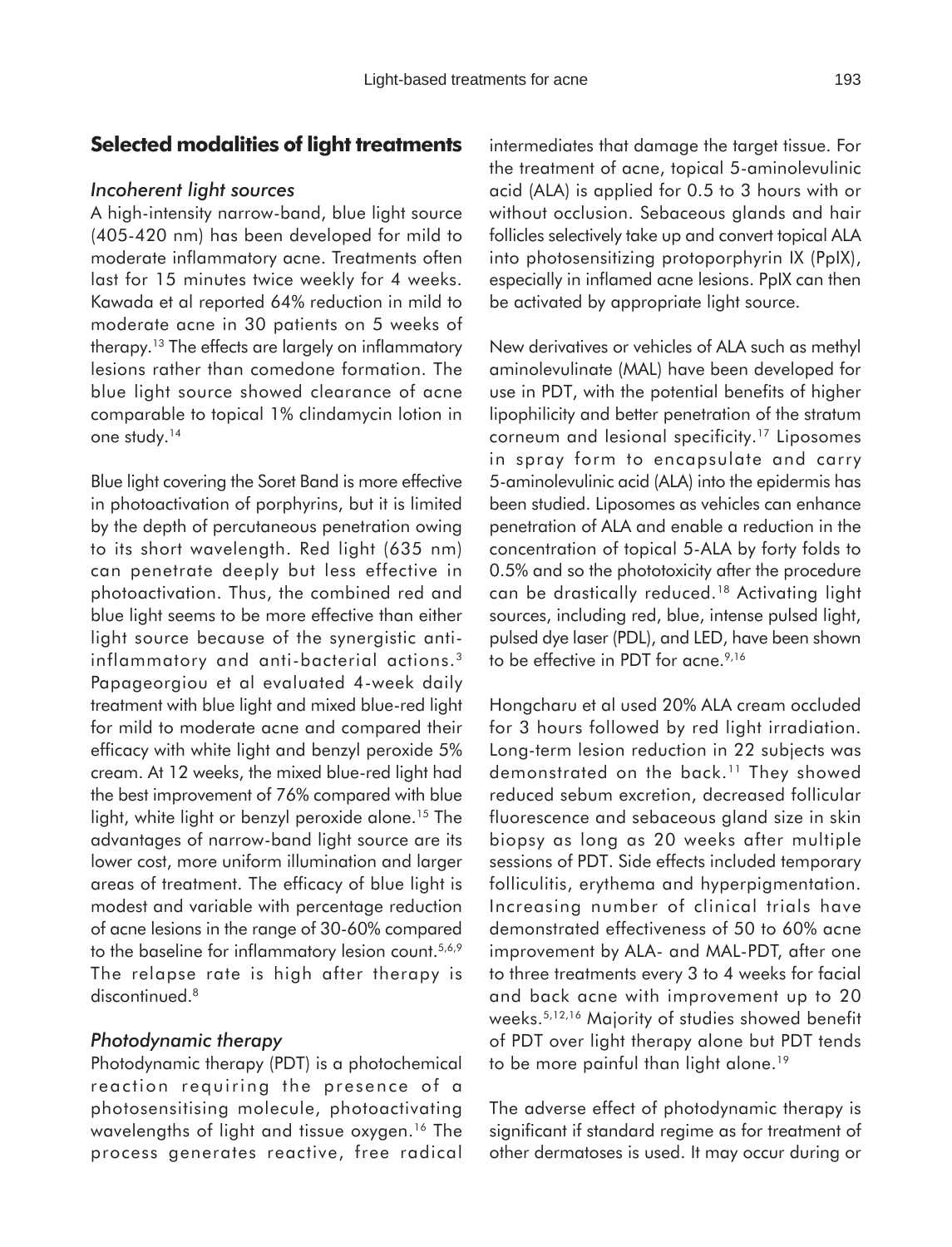immediately after treatment, causing significant pain, erythema, edema, and initial flare of acne, burning, hyperpigmentation, exfoliation and prolonged photosensitivity. It is crucial to educate patients about the need for sun protection up to 48 hours after PDT. Kasche et al reported that 54% of ALA-PDT and 14% MAL-PDT patients had to stop irradiation prematurely because of pain, given the ALA incubation time was double that of

MAL in this study.<sup>20</sup> PDT regime of lower fluences and multiple passes can alleviate the discomfort and pain.16 A short incubation of ALA from 30 to 60 minutes is increasingly adopted and has shown comparable effectiveness with reduction of side effects.21 Consensus guideline suggests that 30 to 60 minutes incubation of ALA without occlusion is adequate before photoactivation in acne therapy but the short contact time only allows PpIX formation in infundibulum and upper epidermis.<sup>2</sup> No study so far has demonstrated microscopic evidence of selective sebaceous gland damage after short contact ALA-PDT. Mechanisms other than *P acnes* reduction and damage of sebaceous gland may be present to account for the efficacy of short contact regime. About 20% of the patients did not responded to short-contact ALA-PDT.21

Application of indocyanine green (ICG) as a topical photosensitizing agent in combination to green light laser (810 nm) has recently been described and ICG is more selectively absorbed by the sebaceous glands and seems to be more selective in action with less associated adverse effects. Selective damage of sebaceous gland without significant epidermal change and longterm improvement in back acne up to 10 months post-treatment has been reported.22 PDT can be a viable option for treating moderate to severe inflammatory acne in instances of failure or intolerance of topical or oral medications. The benefit of ALA-PDT is its greater effectiveness, simultaneous rejuvenating effect, and faster clinical response in a limited number of sessions compared with daily intake of oral medications. The adverse effects of PDT can be reduced by lowering the fluences, fractionating treatments and increasing the selectivity of the photosensitisers.

## **Infrared diode laser**

The 1,450 nm laser in the infrared range selectively injures the sebaceous gland by heating water in the surrounding upper dermis with simultaneous cooling of the epidermis by cryogen spray.12 It has been shown to improve inflammatory acne. Human acne study on male back showed alteration of sebaceous gland with significant reduction in lesion count after treatment by the  $1,450$  nm lasers.<sup>23</sup> There are inconsistent reports on whether the laser treatment can effectively reduce the skin sebum excretion rate.<sup>24</sup> It appears that 1,450 nm laser also works through direct heating of the infundibulm that might improve the outflow and reset the keratinisation pattern in the follicle.<sup>8</sup> Jih et al reported 75% mean lesion count reduction that were maintained at 12 month follow-up in a 20-patient study at fluences of 14 or 16 J/cm2. 25

One of the limitations of 1,450 nm laser is the procedural pain and post-inflammatory hyperpigmention (PIH) which is especially problematic for Asian skin. The PIH rate has been reported to be as high as 39% in a Singapore study using the standard parameters (spot size 6 mm, 11-12 J/cm2, DCD 50 ms) as on Caucasian skin.26 Alternative treatment parameters using multiple passes of lower fluences and shorter dynamic cryogen spraying have been found to effectively reduce PIH rate while maintaining efficacy in a local study for Chinese skin.<sup>27</sup> In this study, there was reduction of mean acne lesions, 29% (p<0.01) from baseline at 4 weeks and 40% (p<0.03) 6 months later (Figure 3). Forehead sebum production was reduced by 31% (P=0.006) after 6 months post treatment. The most common side effect, transient erythema and PIH rate, was limited to 3.8%. This laser also has dual benefit of improving acne scarring by initiating new collagen synthesis as a result of bulk tissue heating effect.<sup>26</sup>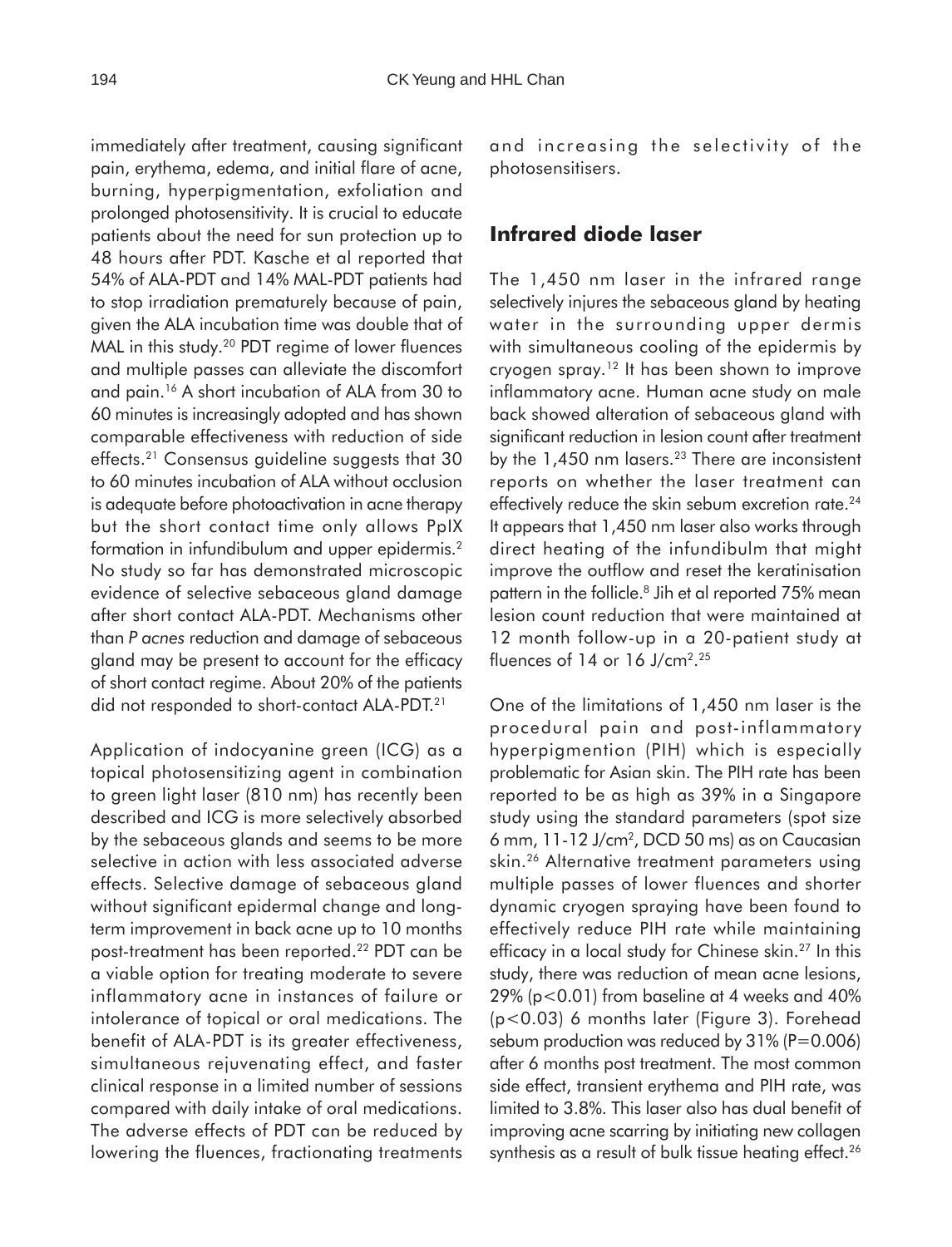# **Pulsed dye laser**

The PDL devices emit light of 575 to 595 nm selectively absorbed by oxyhaemoglobin. The PDL activates bacterial porphyrins and causes selective photothermolysis of the dilated vasculature component of inflammation associated with acne.<sup>6</sup> It also helps to improve erythema and scars associated with acne. There are 2 randomized controlled studies using the same setting of low fluence 585 nm PDL (1.5 or 3J/cm<sup>2</sup>, one pass, single treatment) revealing mixed results. Seaton et al reported statistically significant 53% reduction in inflammatory lesion counts twelve weeks after a single treatment versus only 9% in controls while Orringer et al reported no significant improvement.8 Complete clearance of acne has been achieved in all 14 patients in one study, using 595 nm PDL with short contact ALA-PDT of 45-minute incubation, at mean follow up of 6 months up to 12 months, but all patients continued topical therapy during the study period.<sup>28</sup>

# **Intense pulsed light**

Most devices emit in the range of 500-1,200 nm, mostly in 550-700 nm. Previous study has demonstrated the effectiveness of IPL-assisted ALA-PDT in acne over IPL alone.<sup>5</sup> After three sessions of treatment with the 20% topical ALA with 30-minute incubation period to right face and full facial IPL three weeks apart, there was more significant improvement of facial acne on the ALA-treated side.21 Santo et al used a 3-hour incubation period in a comparative spilt-face study of topical ALA plus IPL versus IPL alone done twice 2 weeks apart for the treatment of acne.<sup>21</sup> At the sixth week after treatment, 10 out of 13 subjects (77%) had significant decreases in inflammatory acne without new lesion formation in the ALA-IPL treated half of the face, but no improvement was observed compared with the baseline in the IPL treated side. However, our group previously demonstrated IPL alone and with MAL cream was not more effective than use of topical retinoid



**Figure 3.** (a) Pre-treatment with multiple inflammatory papules and pustules on left cheek. (b) Three months after four treatments with the 1,450 nm diode laser. There is significant improvement in inflammatory acne.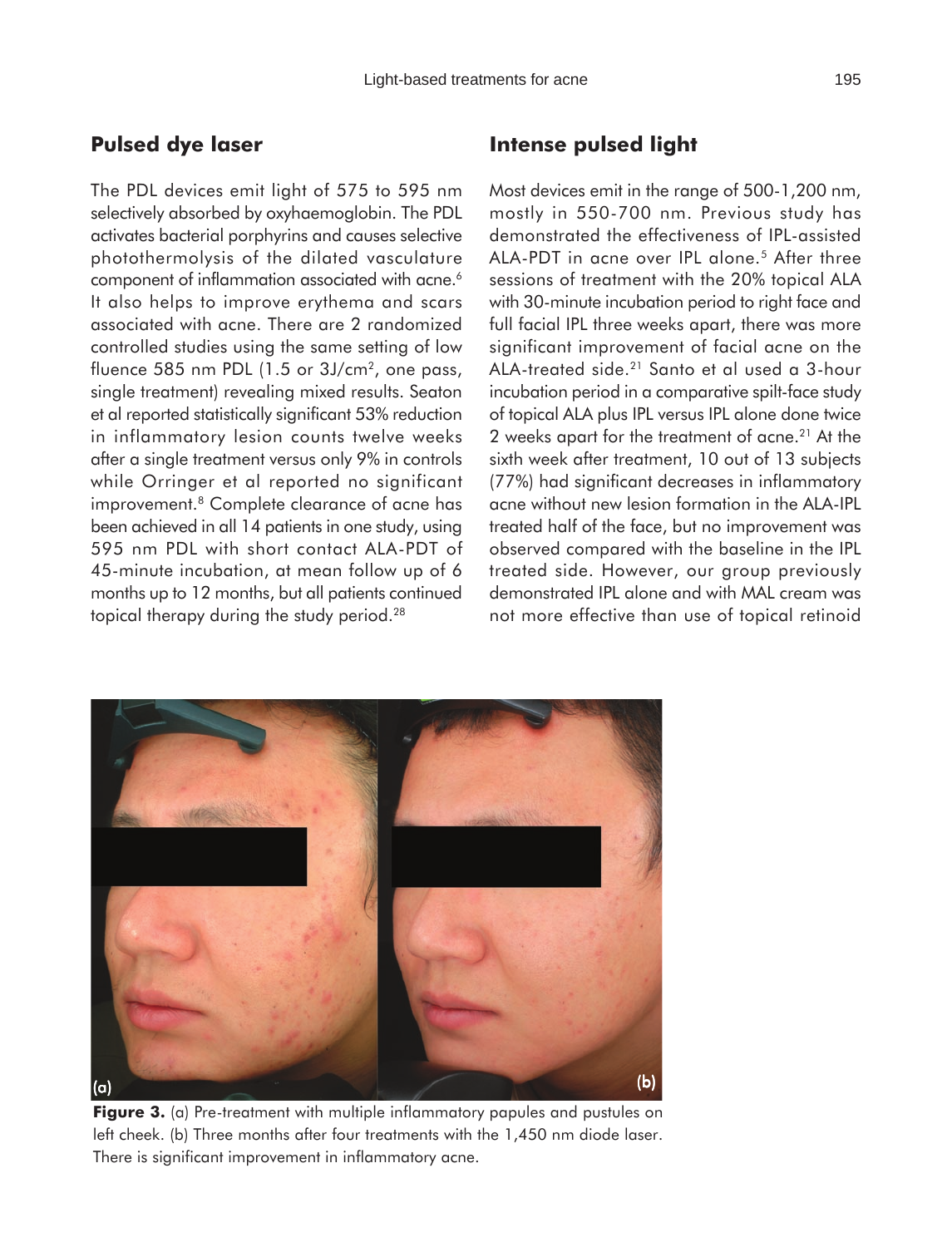alone in reducing inflammatory acne lesions in a randomized controlled split face study in Chinese.29 IPL is not likely to be useful as a standalone treatment of inflammatory acne and multiple passes are required.

# **Limitation of current studies**

From a number of systemic reviews, multiple sessions of lasers, blue light, mixed blue and red light with or without photodynamic therapy have been reported to be effective for acne lesions.<sup>5</sup> Nevertheless, results of the trials are conflicting, with range of likely outcomes from minimal improvement to 80% clearance of acne lesions at 3 months after 3-4 sessions of laser treatments.<sup>8,10</sup> There is a lack of quality studies in this field. Many of the studies are nonrandomized clinical trials involving relatively small number of patients, lacking in controls and had limited period of follow-up.4,19 Few studies include histological changes after treatment for precise mechanisms for improvements. Evidence of long-term efficacy is still lacking. Adequate follow up beyond 6 months is important since recurrence is an important criterion for evaluating laser and lightbased modalities which required multiple costly treatments.

The quality of studies is often compromised when the improvement was measured by comparing the post-treatment acne lesion count from baseline rather than controls, because of the disease's natural tendency to wax and wane.<sup>21</sup> Strong placebo is possible as there was 20-40% reduction of lesions on the control arm in many controlled studies, and concomitant topical agents were used in many of these studies.19 Few studies compare the efficacy of the laser device with conventional medical therapies or focused on severe inflammatory acne. Besides, many patients in trials found that the side effects are unacceptable and discontinue the treatment despite small number of participants in individual studies.19 Investigations involving more patients and longer follow-up periods and combining medical therapies are the future direction.

# **Clinical consideration**

The existing light-based therapies rarely achieve complete remission and re-treatment is often necessary in around 6 months' time.<sup>8,19</sup> The treatments improve mainly the inflammatory acne such as papules and pustules, while noninflammatory lesions such as comedones and cysts are generally resistant to light-based devices.<sup>19</sup> When considering use of laser, we have to balance the inconsistent benefits from laser or light sources with the established efficacy of conventional medical therapies. The preparation of laser procedure with the actual procedural time can be substantial, varying from 30 minutes to over 2 hours. The discomfort, downtime, sizeable time commitment and safety of light treatments have to be taken into account. The cost of light treatment is considerable and may not be covered by insurance plan.

The most effective regime achieving prolonged remission seems to use long application of photosensitizers with narrow band light sources or pulsed dye laser in the form of PDT.2 However, this regime is associated with more significant side effects. There is a trend of using short contact ALA with low-fluence multiple-pass regime to achieve cumulative light doses adequate to reduce acne. The likely feasible approach is to combine light therapy with medical treatment as light therapy has faster onset of action while medical treatment prevents development of new lesions.

It remains uncertain which groups of patients benefit most from light treatment. It is likely that it serves as a complementary therapy given the existing effective anti-acne drug therapy. Light treatment may offer alternatives to conventional modalities in non-responders and noncompliant patients. Patients, who are unwilling or unable to take oral anti-acne medications such as oral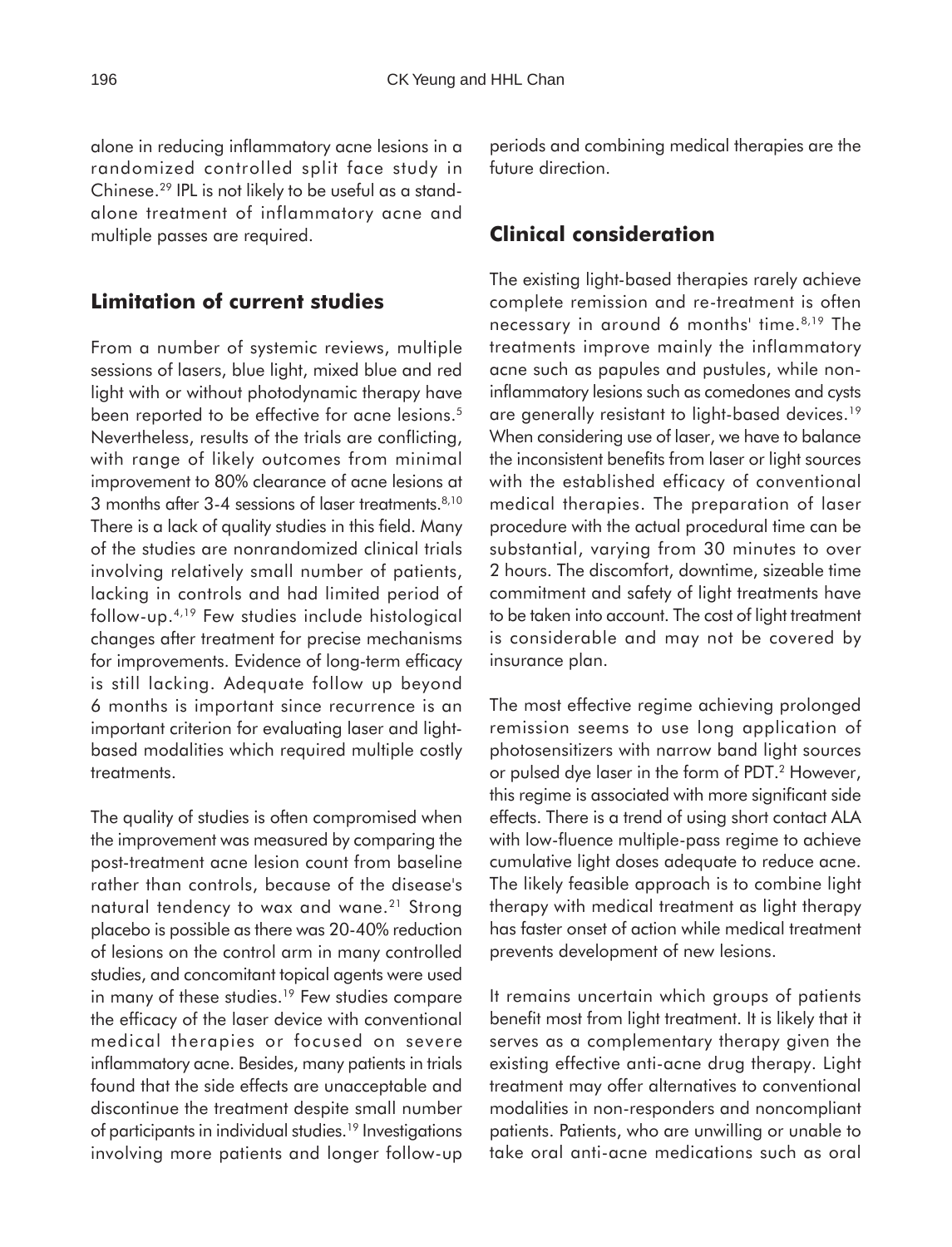isotretinoin, are candidates of light treatments. For those patients reluctant to use oral treatment continuously and already have partial improvement with topical medical therapy alone, light therapy may achieve near complete remission in combination with topical therapy. It has more rapid onset of action, as quick as 2 to 4 weeks after first treatment, compared to conventional medical therapies and spare patients from the side effects of medical treatment.4 The combination of ALA and photorejuvenation settings can also achieve acne clearance while simultaneously reducing dyschromias and acne scars.<sup>8</sup>

Patients are more likely to comply with light therapies because of the short treatment time notwithstanding initial procedural discomfort. Application of topical medication for back acne can sometimes be difficult and light therapy can be the treatment of choice. During the pretreatment consultation, it is our task as clinicians to ensure realistic expectations from patients and their understanding of the limitations regarding the durability of treatment effect and the possible need of multiple clinic visits for repeated treatments. The patients should be informed of the potential side effects such as pain, PIH especially in Asian skin, and photosensitivity in PDT.

# **Conclusion**

Although light-based therapies for acne offer promise, complete acne cure is still not achievable with current technology. Most light treatments produce temporary and incomplete acne remission and relapses are common. Therefore maintenance therapy is necessary with topical therapies and intermittent light treatments. It is best used as an adjuvant treatment to standard medical therapy or for patients who refuse or cannot tolerate medical therapy. Peri-procedural care including sunscreen and combined anti-acne therapy is also important in order to obtain optimal results.

The optimal device and settings for laser remain to be established. The rapid advances of lightbased technology allow further research to clarify its role in acne treatment. To overcome the limited sustained efficacy, future development likely focuses on the highly selective light sources to the sebaceous units and more selective accumulation of photosensitisers in the pilosebaceous units, leading to substantial and irreversible reduction of sebaceous gland function.

# **References**

- 1. Yeung CK, Teo LH, Xiang LH, Chan HH. A community-based epidemiological study of acne vulgaris in Hong Kong adolescents. Acta Derm Venereol 2002;82:104-7.
- 2. Nestor MS. The use of photodynamic therapy for treatment of acne vulgaris. Dermatol Clin 2007;25: 47-57.
- 3. Charakida A, Seaton ED, Charakida M, Mouser P, Avgerinos A, Chu AC. Phototherapy in the treatment of acne vulgaris: what is its role? Am J Clin Dermatol 2004;5:211-6.
- 4. Nouri K, Ballard CJ. Laser therapy for acne. Clin Dermatol 2006;24:26-32.
- 5. Haedersdal M, Togsverd-Bo K, Wulf HC. Evidencebased review of lasers, light sources and photodynamic therapy in the treatment of acne vulgaris. J Eur Acad Dermatol Venereol 2008;22:267-78.
- 6. Bhardwaj SS, Rohrer TE, Arndt K. Lasers and light therapy for acne vulgaris. Semin Cutan Med Surg 2005; 24:107-12.
- 7. Thiboutot D, Gollnick H, Bettoli V, Dréno B, Kang S, Leyden JJ, et al; Global Alliance to Improve Outcomes in Acne. New insights into the management of acne: an update from the Global Alliance to Improve Outcomes in Acne group. J Am Acad Dermatol 2009; 60(5 Suppl):S1-50.
- 8. Ross EV. Optical treatments for acne. Dermatol Ther 2005;18:253-66.
- 9. Mariwalla K, Rohrer TE. Use of lasers and light-based therapies for treatment of acne vulgaris. Lasers Surg Med 2005;37:333-42.
- 10. Elman M, Lebzelter J. Light therapy in the treatment of acne vulgaris. Dermatol Surg 2004;30(2 Pt 1): 139-46.
- 11. Hongcharu W, Taylor CR, Chang Y, Aghassi D, Suthamjariya K, Anderson RR. Topical ALAphotodynamic therapy for the treatment of acne vulgaris. J Invest Dermatol 2000;115:183-92.
- 12. Munavalli GS, Weiss RA. Evidence for laser- and lightbased treatment of acne vulgaris. Semin Cutan Med Surg 2008;27:207-11.